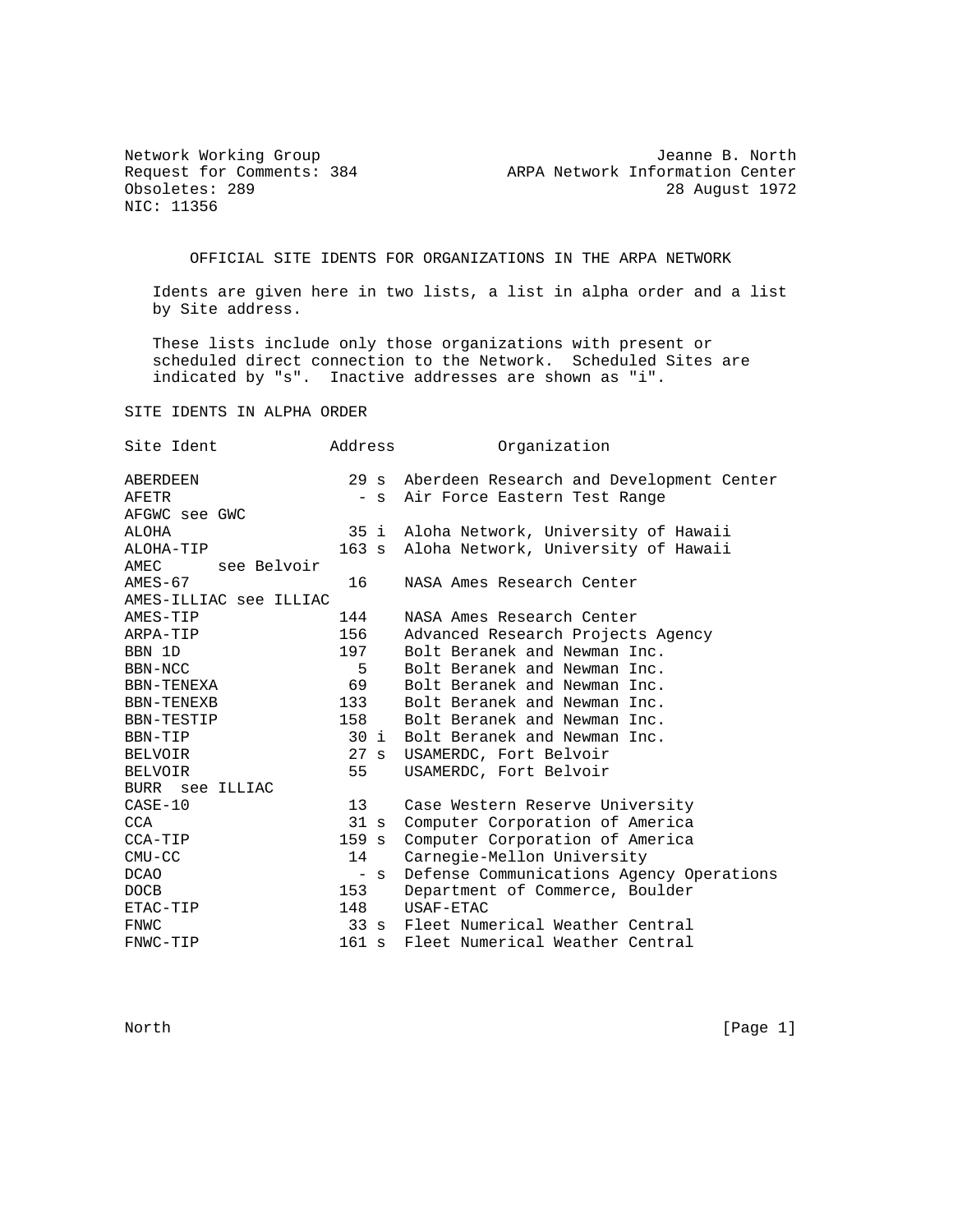| Site Ident        | Address                       | Organization                                                  |
|-------------------|-------------------------------|---------------------------------------------------------------|
| GWC               | 24 i                          | Air Force Global Weather Central                              |
| $GWC-TIP$         | 152                           | Air Force Global Weather Central                              |
| $HARV-1$          | 73                            | Harvard University                                            |
| HARV-10           | 9                             | Harvard University                                            |
| HARV-11           | 137                           | Harvard University                                            |
| ICCC              | 161 s                         | Intl. Computer Commun. Conference                             |
| ILL-ANTS          | 12                            | University of Illinois                                        |
| ILLIAC            | 15                            | NASA Ames Research Center                                     |
| LBL               | $34 \text{ s}$                | Lawrence Berkeley Labs                                        |
| LLL               | $-$ S                         | Lawrence Livermore Labs                                       |
| $LL-67$           | 10                            | M.I.T. Lincoln Laboratory                                     |
| LL-TSP            | 138                           | M.I.T. Lincoln Laboratory                                     |
| $LL-TX-2$         | 74                            | M.I.T. Lincoln Laboratory                                     |
| $MCCL-418$        | 22                            | McClellan Air Force Base                                      |
| MIT-AI            | 134                           | M.I.T., Artificial Intelligence Group                         |
| MIT-DMCG          | 70                            | M.I.T., Dynamic Modeling and Control Group                    |
| MIT-ML            | 198                           | M.I.T., Mathematics Laboratory                                |
| MIT-MULTICS       | 6                             | M.I.T., MULTICS Group                                         |
| MITRE-TIP         | 145                           | MITRE Corporation                                             |
| NBS-CCST          | 19                            | National Bureau of Standards                                  |
| NBS-TIP           | 147                           | National Bureau of Standards                                  |
| NCAR-TIP see DOCB |                               |                                                               |
| NYU               | $\overline{\phantom{a}}$<br>S | New York University                                           |
| PARC-MAXC         | $32 \text{ s}$                | XEROX PARC                                                    |
| PARC-VTS          | 96 s                          | XEROX PARC                                                    |
| RADC-645          | 18 i                          | Rome Air Development Center                                   |
| RADC-TIP          | 146                           | Rome Air Development Center                                   |
| RAND-RCC          | 7                             | Rand Corporation                                              |
| SAAC-TIP          | 154                           | Teledyne Geotech,                                             |
|                   |                               | Seismic Analysis Array Center                                 |
| SDC-ADEPT         | 8                             | System Development Corporation                                |
| SRI-AI            | 66                            | Stanford Research Institute,                                  |
|                   | 2                             | Artificial Intelligence Group<br>Stanford Research Institute, |
| SRI-ARC           |                               | Augmentation Research Center                                  |
| $SU-AI$           | 11                            | Stanford University,                                          |
|                   |                               | Artificial Intelligence Group                                 |
| TINK-418          | 21                            | Tinker Air Force Base                                         |
| UCLA-NMC          | 1                             | University of California at Los Angeles,                      |
|                   |                               | Network Measurement Center                                    |
| UCLA-CCN          | 65                            | University of California at Los Angeles                       |
|                   |                               | Campus Computing Network                                      |
| UCSB-MOD75        | 3                             | University of California at Santa Barbara                     |
| UCSD-CC           | 129                           | University of California at San Diego                         |
| $USC-44$          | 23s                           | University of Southern California                             |
|                   |                               |                                                               |

North [Page 2]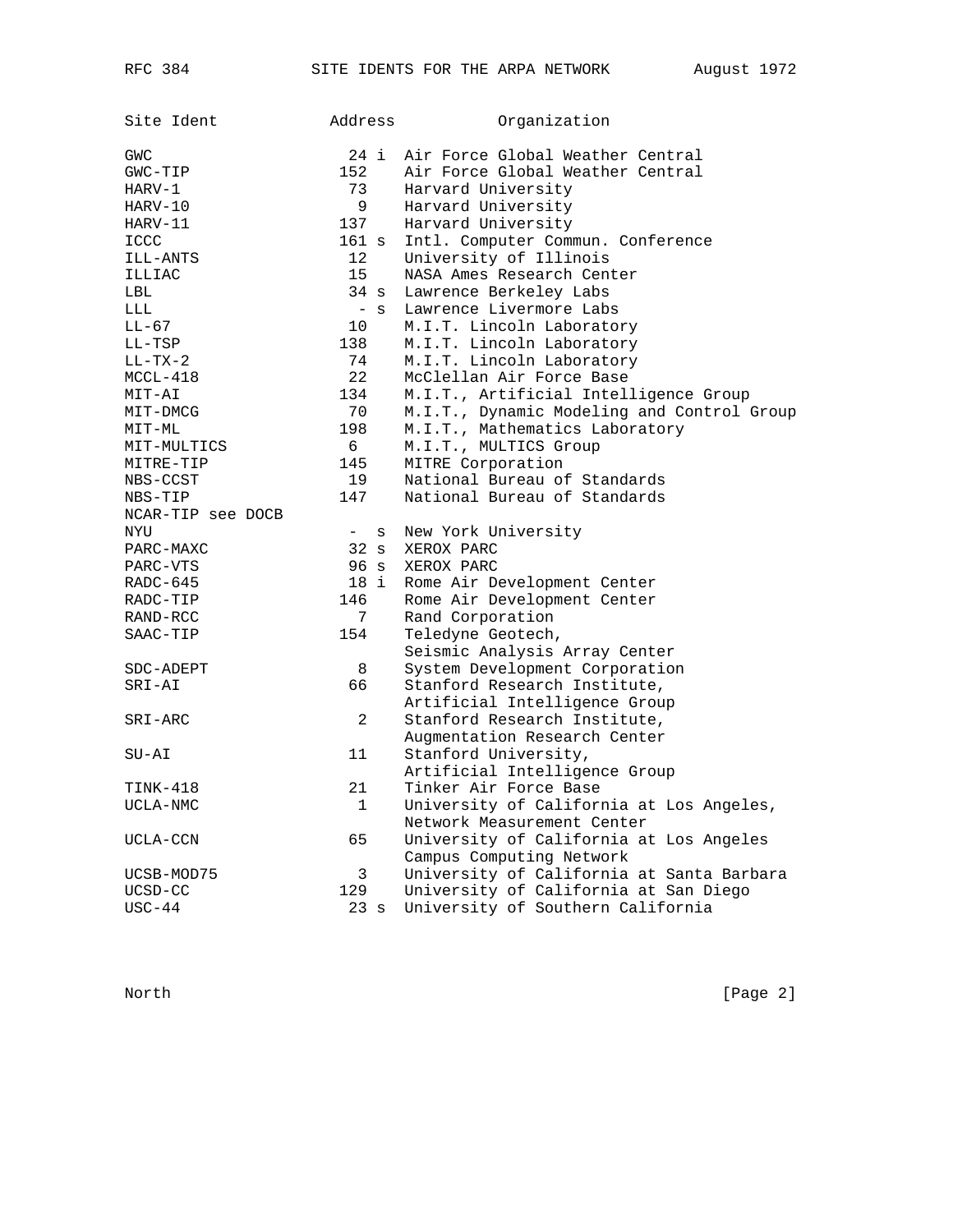| USC-ISI              | 71       | University of Southern California<br>Information Sciences Institute |
|----------------------|----------|---------------------------------------------------------------------|
| IISC-TIP<br>TITAH-10 | 151<br>4 | University of Southern California<br>University of Utah             |

RFC 384 SITE IDENTS FOR THE ARPA NETWORK August 1972

## SITE IDENTS IN NUMBER ORDER

| Site Ident   | Address         | Organization                                                           |
|--------------|-----------------|------------------------------------------------------------------------|
| <b>AFETR</b> | - s             | Air Force Eastern Test Range                                           |
| LLL          | $-$ S           | Lawrence Livermore Labs                                                |
| NYU          | $-$ S           | New York University                                                    |
| UCLA-NMC     | $\mathbf{1}$    | University of California at Los Angeles,<br>Network Measurement Center |
| SRI-ARC      | $\overline{2}$  | Stanford Research Institute<br>Augmentation Research Center            |
| UCSB-MOD75   | 3               | University of California at Santa Barbara                              |
| UTAH-10      | $\overline{4}$  | University of Utah                                                     |
| BBN-NCC      | 5               | Bolt Beranek and Newman Inc.                                           |
| MIT-MULTICS  | 6               | M.I.T., Multics Group                                                  |
| RAND-RCC     | 7               | Rand Corporation                                                       |
| SDC-ADEPT    | 8               | System Development Corporation                                         |
| HARV-10      | 9               | Harvard University                                                     |
| $LL-67$      | 10              | M.I.T. Lincoln Laboratory                                              |
| $SU-AI$      | 11              | Stanford University,                                                   |
|              |                 | Artificial Intelligence Group                                          |
| ILL-ANTS     | 12              | University of Illinois                                                 |
| $CASE-10$    | 13              | Case Western Reserve University                                        |
| $CMU-CC$     | 14              | Carnegie-Mellon University                                             |
| ILLIAC       | 15              | NASA Ames Research Center                                              |
| $AMES-67$    | 16              | NASA Ames Research Center                                              |
| MITRE        | 17 <sub>i</sub> | MITRE Corporation                                                      |
| RADC-645     | 18 i            | Rome Air Development Center                                            |
| NBS-CCST     | 19              | National Bureau of Standards                                           |
| <b>ETAC</b>  | $20$ i          | USAF-ETAC                                                              |
| $TINK-418$   | 21              | Tinker Air Force Base                                                  |
| $MCCL-418$   | 22              | McClellan Air Force Base                                               |
| $USC-44$     | 23s             | University of Southern California                                      |
| <b>GWC</b>   | 24 i            | Air Force Global Weather Central                                       |
| NOAA         | 25 i            | Department of Commerce, Boulder                                        |
| <b>SAAC</b>  | 26 i            | Teledyne Geotech,                                                      |
|              |                 | Seismic Analysis Array Center                                          |
| AMEC         | 27 s            | USAMERDC, Fort Belvoir                                                 |
| ARPA         | 28              | Advanced Research Projects Agency                                      |
| ABERDEEN     | 29 <sub>s</sub> | Aberdeen Research and Development Center                               |
| BBN-TIP      | 30 i            | Bolt Beranek and Newman Inc.                                           |
| <b>CCA</b>   | 31 s            | Computer Corporation of America                                        |

North [Page 3]